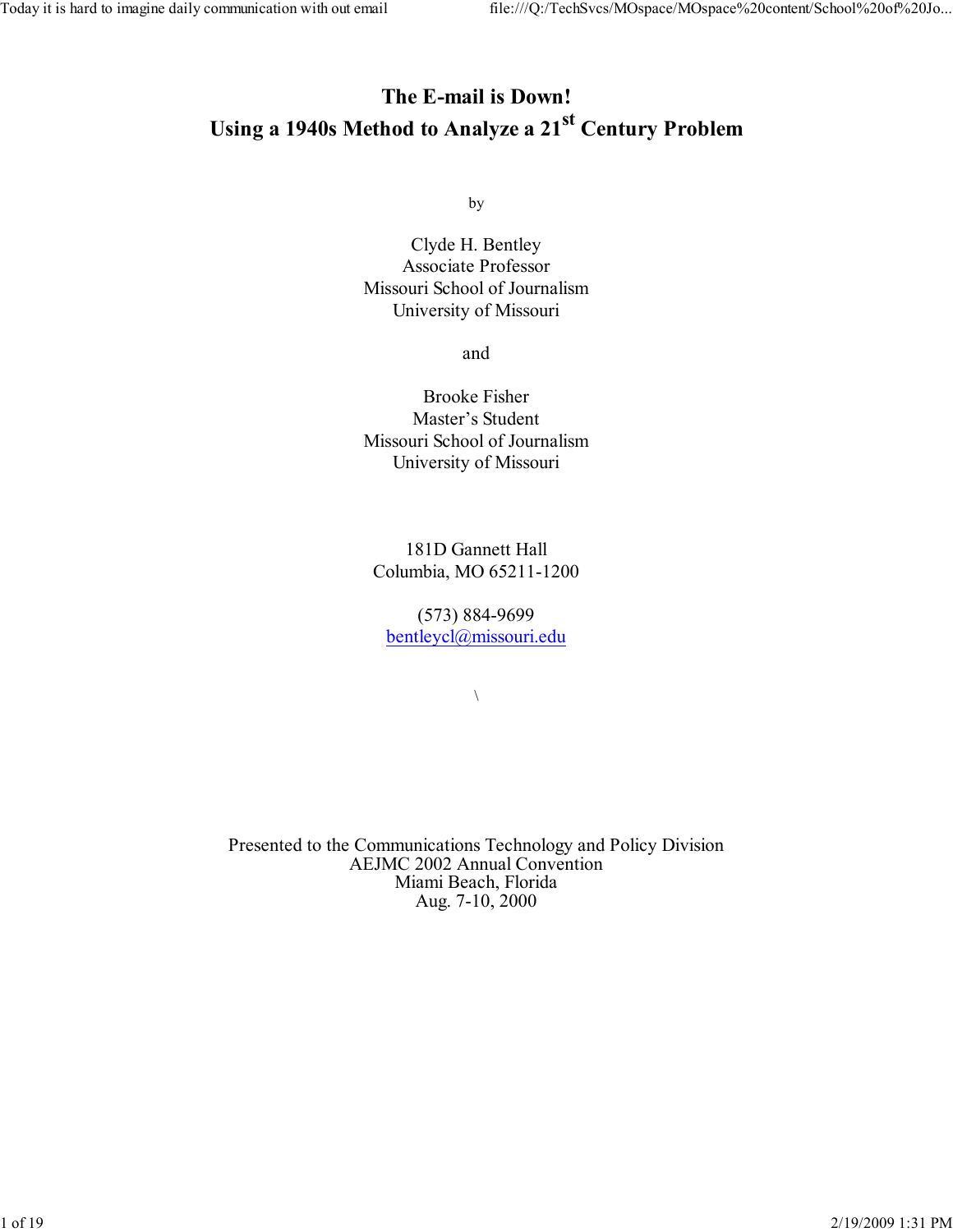# The E-mail is Down! Using a 1940s method to analyze a  $21<sup>st</sup>$  century problem Abstract

When the electronic mail system at a university crashed, researchers turned to a methodology developed more than 50 years earlier to examine its impact. Using a modified version of Bernard Berelson "missing the newspaper" survey questionnaire, student researchers collected qualitative comments from 85 faculty and staff members. Like the original, the study found extensive anxiety over the loss of the information source, plus a high degree of habituation and dependence on the new medium.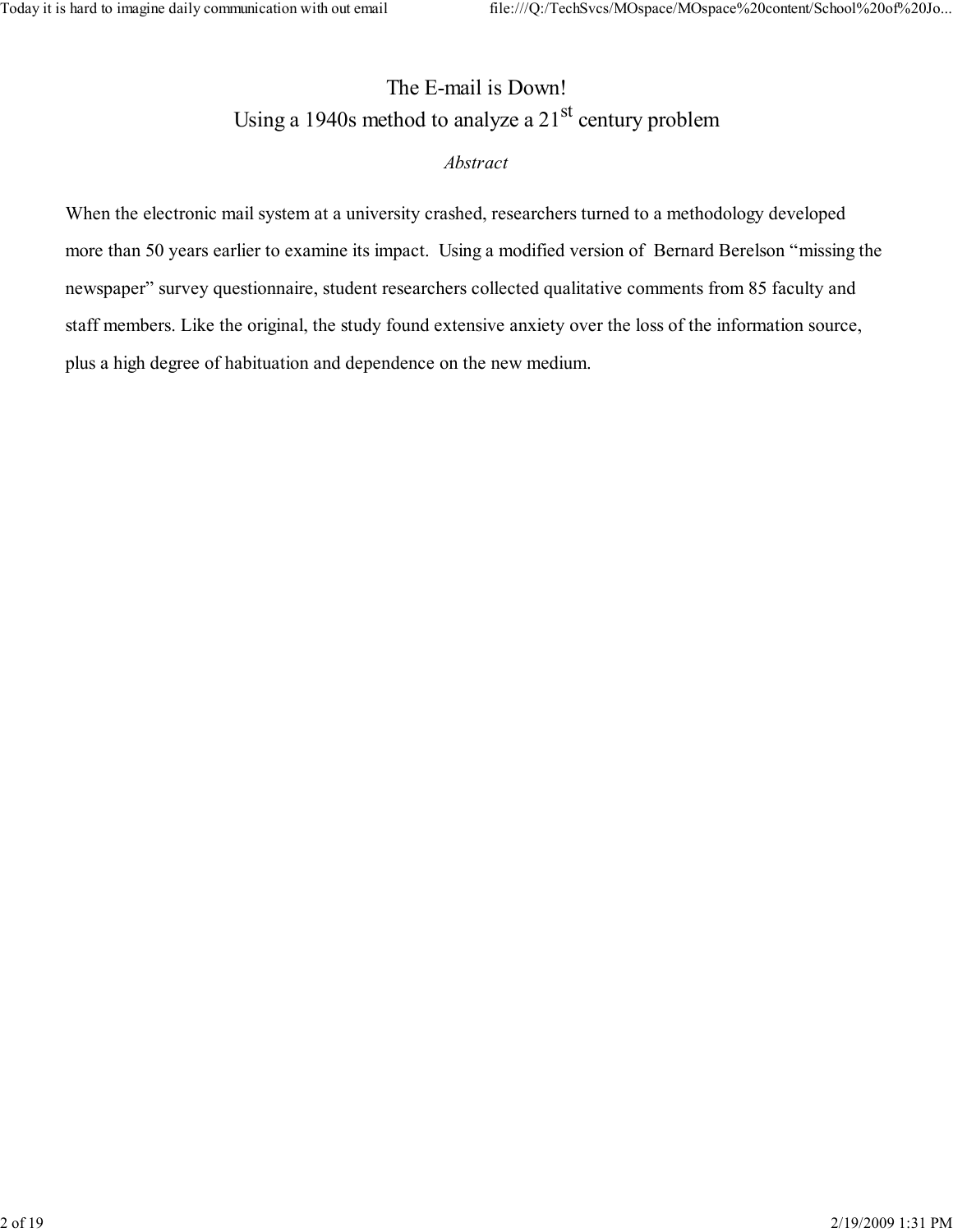# The E-mail is Down! Using a 1940s Method to Analyze a 21<sup>st</sup> Century Problem

It seldom puts lives at risk and almost always is accompanied by viable alternatives. Nevertheless, the brief comment "the e-mail's down!" has become the 21<sup>st</sup> century equivalent of the old cowboy movie knuckle-whitener "We're surrounded!"

While academic rigor requires most researchers to ferret out tangible, quantifiable factors of media use, folk wisdom tells us that it is absence that makes the heart grow fonder. It was that folk philosophy that renowned sociologist and researcher Bernard Berelson used to craft his landmark study of newspaper readership in the late 1940s. His 1949 paper, "What 'Missing the Newspaper' Means," was a reader's-eye examination of the impact of a 1945 strike that idled the presses at all major New York newspapers.

This paper applies Berelson's logic and methodology to a blackout of a very modern medium – the electronic mail system that operates on the Internet. It uses a near-identical questionnaire and interviewing procedure to look at users' social, psychological and personal attachment to e-mail.

Berelson's 1949 study has both intrigued and bewildered scholars for half a century. Perhaps the most maddening aspect of the study is that it does not fall cleanly into any research methodology, but instead combines aspects of qualitative ethnography, quantitative survey research and journalistic interviewing. When the strike had left New Yorkers without their newspapers for several days, Berelson and his team from the Bureau of Applied Social Research at Columbia University fanned out across the residential neighborhoods of Manhattan. Guided by a list of 18 questions, they probed for emotional cues to their subjects' attachment to the daily newspaper.

The questionnaire, however, was not simply tallied and statistically analyzed. The research team interviewed just 60 people – far too few for statistical reliability – and concentrated more on collecting detailed quotes than numbers.

And what quotes they were. From statements such as "I am like a fish out of water … I am lost and nervous" (Berelson, 1949), the researchers painted a picture of newspaper consumers who were far more than just readers. Berelson found emotional attachments to newspapers, social functions for even the non-news content of the paper and deep-seated personal opinions of almost every aspect of the paper.

The timing and a convergence of historical factors made Berelson's study difficult if not impossible to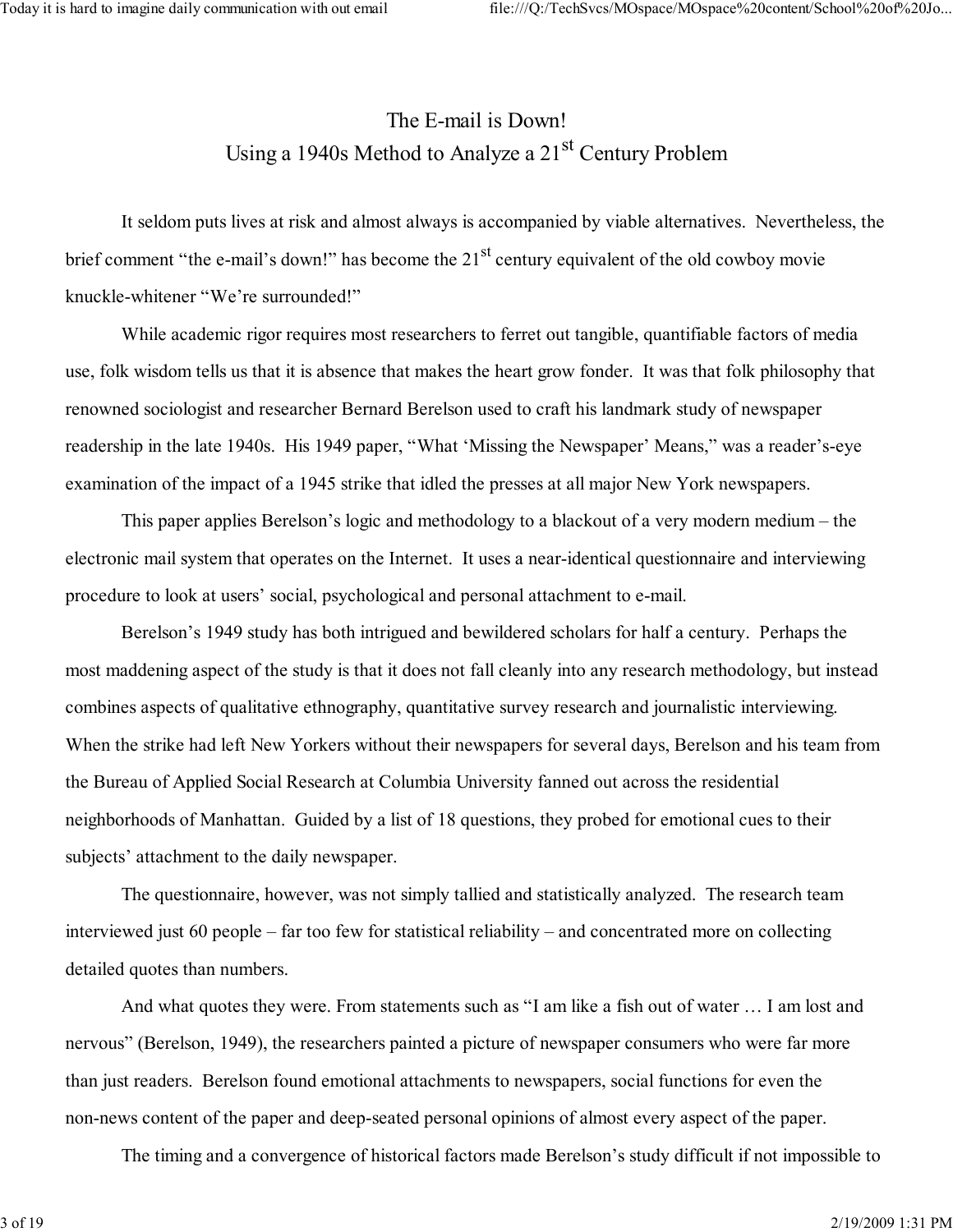completely replicate. He worked at a time of high interest in newspaper -- the Second World War had just ended and Americans were very used to following news from abroad. Metropolitan newspapers were large and abundant, but suburban papers were not as popular as they are today. Radio was popular, but television was just in its infancy. Newspapers would soon lose their clear dominance in the media market and face myriad competitors.

Later strikes, when the competitive picture had changed, would not be so complete in their ability to black out news. However, the methodology was applied to the "everyday" interruption in newspaper reading through delivery problems (Bentley, 2002).

A quirk of modern technology led to the current study. In the spring of 2002, all of the University of Missouri's approximately 7,000 faculty and staff were connected via a central Microsoft Outlook electronic mail system (Krupa, 2002). The system also is accessed by off-campus faculty and staff via other e-mail systems, such as Eudora or Messenger, which use a different electronic protocol. On March 11, the system developed severe problems due to encrypted messages sent by one of the off-campus e-mail systems. The Outlook system operated only marginally for a day, and then was shut down on March 12 so the university technical staff could run lengthy diagnostic tests and, eventually, install a new system. Most faculty and staff members were unable to use the system until late Wednesday, March 13.

The outage provided a similar environment to Berelson's newspaper strike. A commonly used medium became totally unavailable. As a practical examination of Berelson's methodology, the students in a large advertising research class were sent to the various departments of the university to interview affected faculty and staff. The students used a questionnaire that was copied from Berelson's study with only minor changes – reflecting its focus on e-mail rather than newspapers.

Like the original, this study is an exploration of media use, and may provide more clues to later research than it will provide final answers.

## Literature Review

Today, it is hard to imagine what our daily communication would be like with out e-mail. Since the inception of the Internet and computer mediated communication in the 1980's, e-mail quickly has grown in frequency of use and application capabilities.

Many scholars (Cohen, 1996; Dimmick, Kline, & Stafford, 2000) have cited convenience, informality, rapid transmission, wide geographic reach, and ability to surpass time zones as primary factors for the proliferation of e-mail communication. While some scholars, such as Schaffermeyer and Sewell (1988),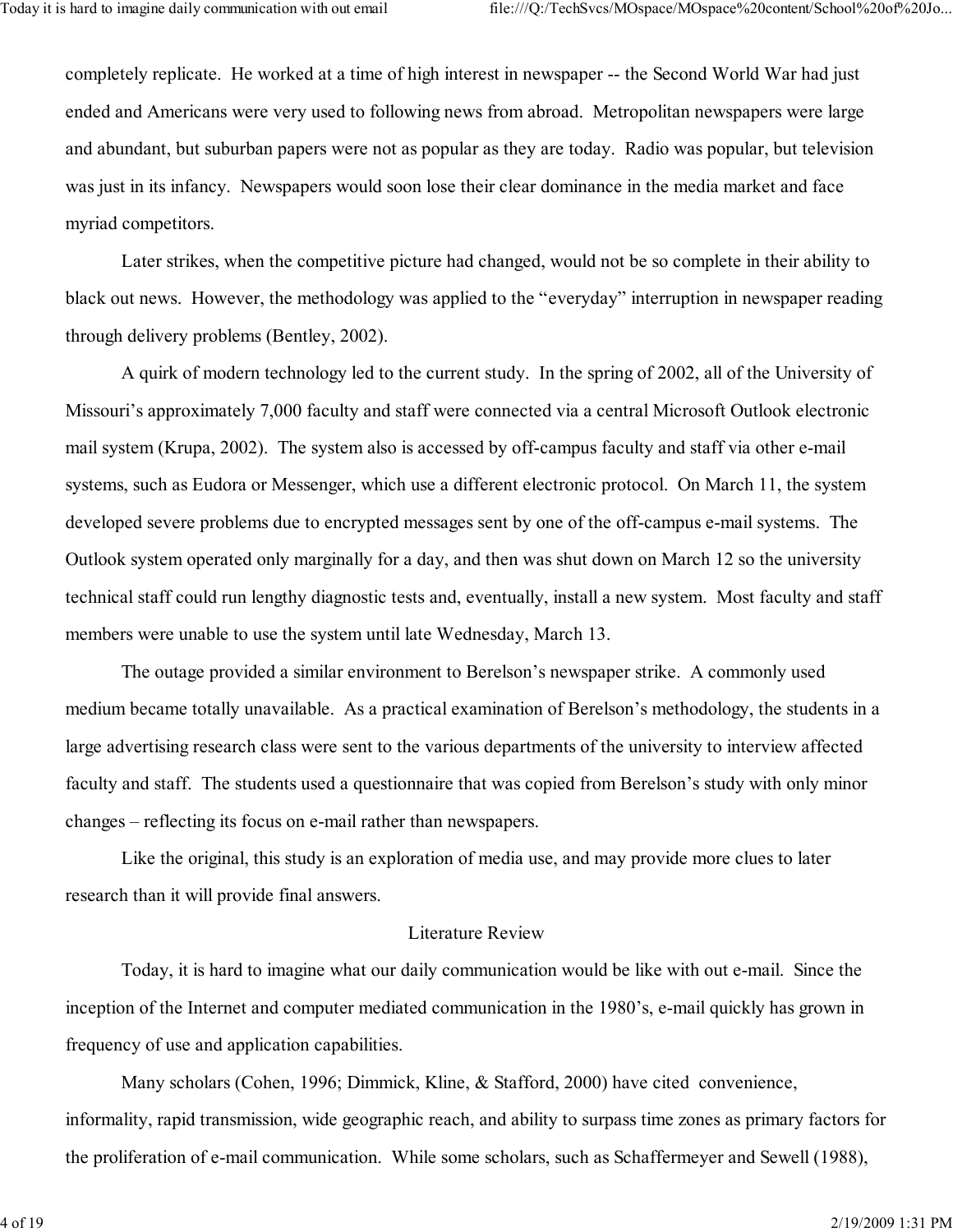have predicted that e-mail will supplant other more traditional forms of communication—including telephone calls, face-to-face conversations, and facsimiles--other scholars have indicated that e-mail will enhance, rather than replace, more traditional communication methods.

Haythornwaite and Wellman (1998) found in their study of 25 members of a university computerscience research group that the more frequently individuals contacted each other, the more types of information exchange they engaged in and the more medium they used. More importantly to our focus, e-mail was not found to replace other forms of communication, especially face-to-face conversations. Rather, increased e-mail interactions between individuals was found to be positively correlated to increased face-to-face interactions.

Hayhornwaite and Wellman also found that unscheduled interactions (either face-to-face or via e-mail) were more frequent than scheduled interactions. This finding refutes the claim of some scholars that e-mail and Internet usage lead to antisocial behaviors and seclusionary tendencies. Indeed, some scholars, such as Hampton and Wellman (Hampton & Wellman, 1999), have correlated social ties to Internet access and usage.

Cohen (1996) found in a survey of 26 U.S. institutions that were members of the Association of Jesuit Colleges and Universities that e-mail encouraged scholars to communicate with more individuals and reinforced group identity and purpose. Furthermore, the informal nature of e-mail communication enabled scholars to keep informed of current developments and exchange ideas. The survey respondents stated that they received more e-mail than they sent and that their most common use of e-mail was communication with other faculty members. Most significantly, the surveyed faculty did not believe that network access would lead to less dependence on other faculty, and they appeared to prefer face-to-face interactions when given the choice.

Dimmick, Kline and Staffpr (2000) have applied niche gratification theory to understand the commination role of e-mail versus telephone calls. In this theory, various media can be evaluated for their unique capabilities, breadth of these capabilities, degree of overlap of gratifications with other media, and benefits over other media. In their telephone survey of Columbus, Ohio residents, Dimmick {, 2000 #794} found that the telephone has a highly affective niche, and is most commonly used to give advice, exchange information, and provide communication. On the other hand, e-mail was found to be superior on a gratification-opportunities scale by better accommodating work schedules, facilitating communication with people from different time zones, and aiding in maintenance of contact with people who live far way and/or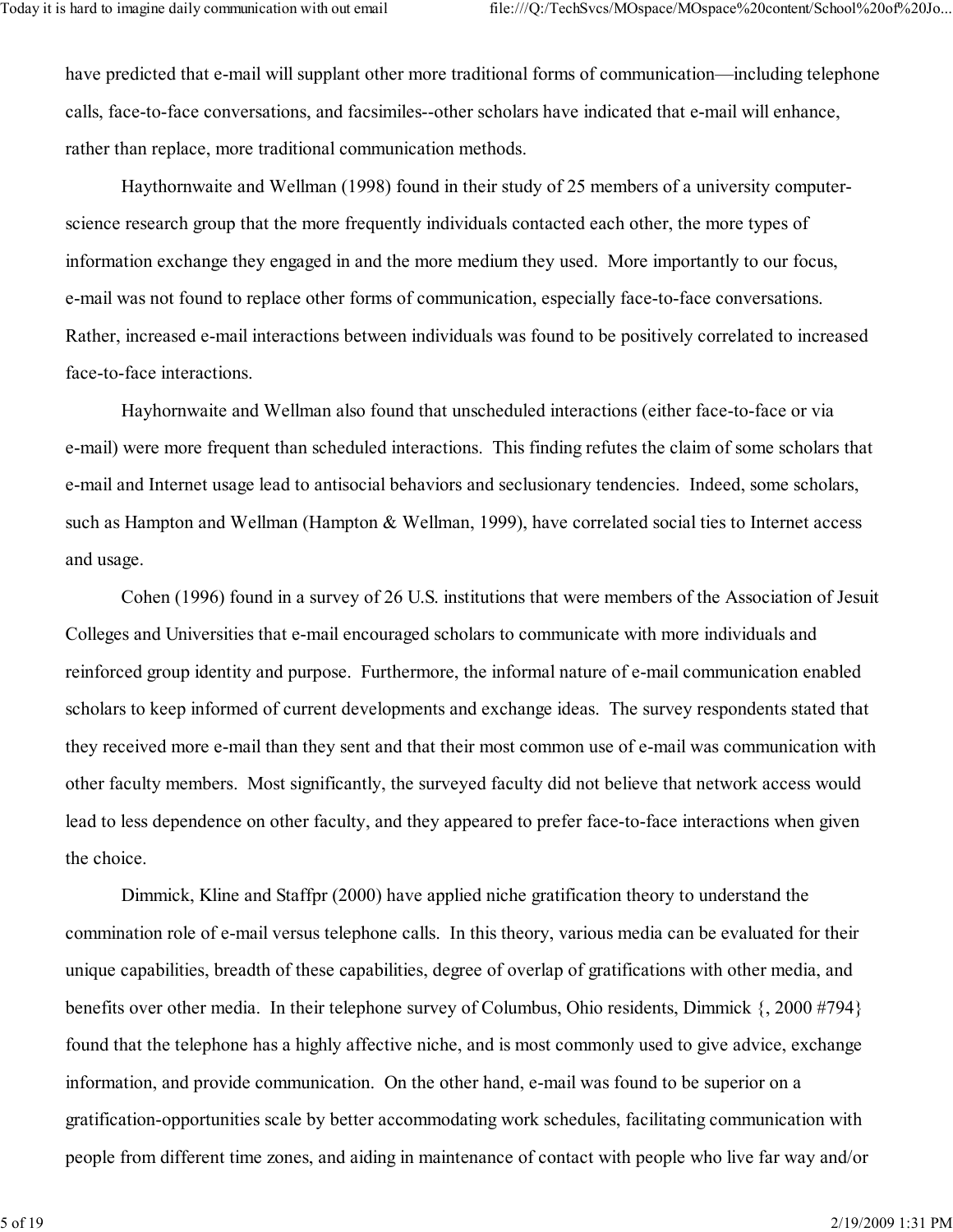are not seen very often. In sum, the researchers' finding did not indicate that e-mail could replace the telephone, especially long-distance calls, because each medium inhabited a different and unique niche.

Finally, by examining interpersonal relationships – both in-person and via e-mail—Koku, Nazer, and Wellman (2001) found that e-mail is used to speed scholarly exchanges and as a compliment to face-to-face conversations. They discovered that scholars primarily used e-mail to maintain contact with other scholars who they did not have a close relationship with. Their research also indicated that e-mail was frequently used between scholars working close by because it was more convenient for spontaneous communication. However, scholars that were in frequent contact used all modes of communications and selected the most appropriate medium for the message. In addition, Applebee, Clayton, and Pascoe (1997) also studied e-mail usage among university professors, and they found that their subjects primarily used computer networks for e-mail. In addition, scholars wished they had more training on Internet facilities.

#### Berelson's Approach

A quite different approach to media usage research was pioneered by Columbia University's Bernard Berelson shortly after World War II. In the 1948-49 edition of Communication Research, Berelson published a study that was cited in textbooks and other research papers for the next half century. "What 'Missing the Newspaper' Means" was an analysis of the 1945 New York newspaper delivery strike through the eyes of the would-be readers whose access to a daily paper was cut off. The strike drew the interest of several research groups, but Berelson's was the only team to use a non-traditional approach to the media use question (Berelson, 1949, pp. 111-112).

Berelson speculated that "missing the newspaper" was less a statement of physical loss than it was of social and psychological trauma. He wanted to know what people felt when the paper did not arrive, and why. By examining the statements of readers deprived of their daily dose of printed news, he sought to identify the emotions involved in regular newspaper use.

Others later grappled Berelson's issue of emotions. Like Berelson's study, the work of Barnhurst and Wartella (Barnhurst & Wartella, 1991) showed that newspaper use sometime seems to defy logical explanation. The researchers used a qualitative method not dissimilar to Berelson, asking high school students to write life histories of their media experience. Although most initially denied much contact with papers, nearly half the students studied by Barnhurst and Wartella eventually said the newspaper was a constant part of the household background. It was read, but also performed a variety of non-news functions for these families – a source of art projects, a focus for family time, an object of entertainment and a patching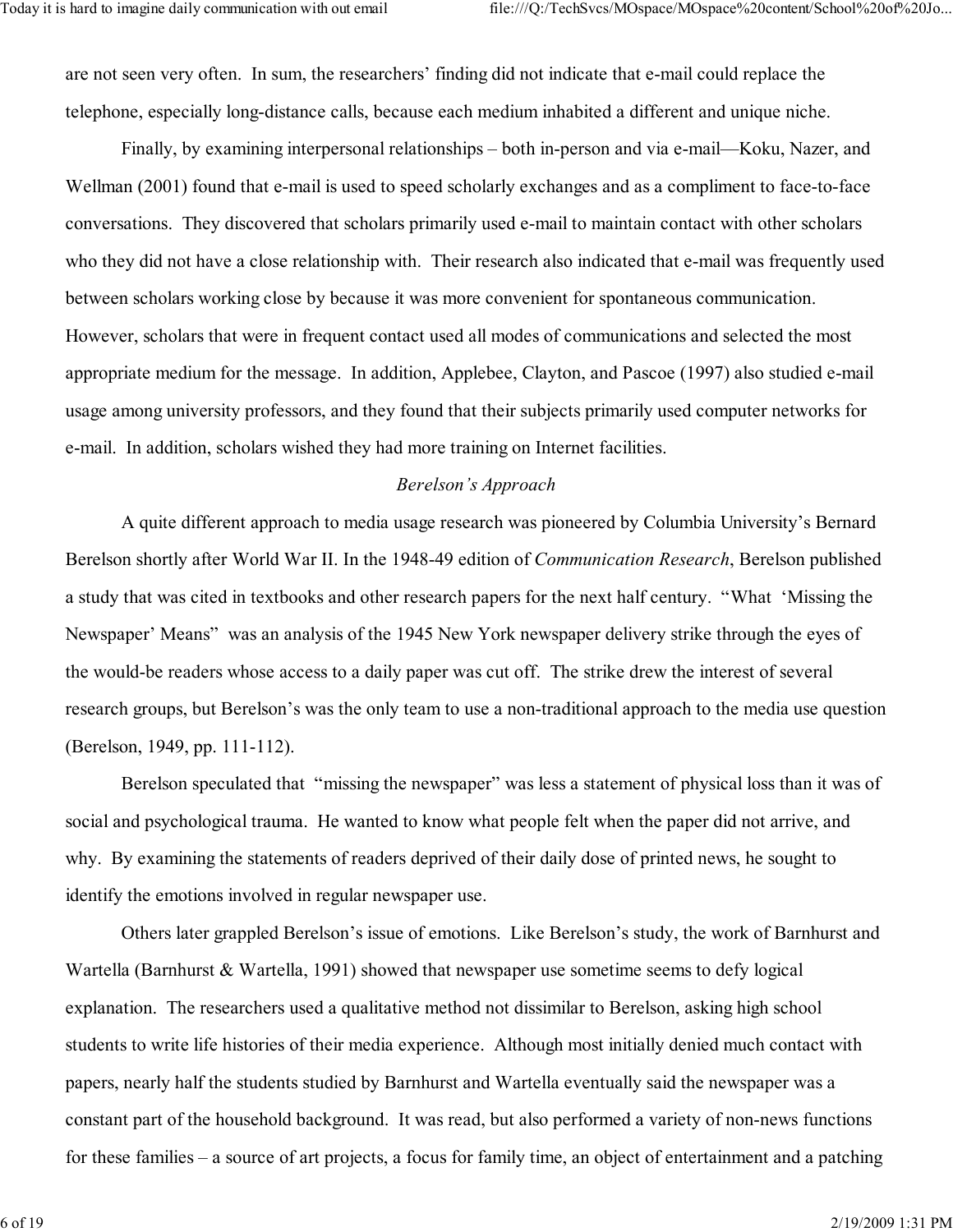material for shoes.

 In part, uses and gratification research evolved to address the question of why people are driven to use media (O'Sullivan, Hartley, Saunders, Montgomery, & Fiske, 1994). This field of study theorizes that the consumption of media output is motivated by the gratification of certain individually experienced needs of audience members, rather than the strength of the media themselves. This approach was a break from the concentration on media effects of the 1930s and 1940s. As Halloran (Halloran, 1970) said, it diverted researchers from the habit of thinking of what media do to people – directing instead them to look at what people do with the media.

 Much of uses and gratification study tries to quantify media use by how it fills four needs: Diversion, personal relationships, personal identity and surveillance (McQuail, Blumler, & Brown, 1972). While uses and gratification tried to look deep into the individual for psychological motivations for media use, the media dependency theory developed to explain the sociological drivers of media use. The central question of media dependency research, is "how did our world become so dependent on mass media, and how do mass mediated messages affect our lives" (Merskin, 1999, pp. 113).

 Media dependency theory says that as society has become more urbanized, life has become less organized around traditional social groups like church and family. In their stead, the mass media provide support and guidance to get them though daily life – modern citizens become "dependent" upon the media, including newspapers, television and the Internet. Sandra Ball-Rokeach, one of the pioneers of this theory, stated that the extent of urbanization and the sophistication of the media means there are few, if any, functional alternatives to the media system for the average American to use to "stay in touch with the world." (Ball-Rokeach, 1985, pp. 503).

### Berelson's method

 When the delivery workers of eight major New York City newspapers went on strike the afternoon of June 30,1945, Bernard Berelson of the Bureau of Applied Social Research at Columbia University was at first curious. A week later, when New Yorkers still had no printed news and two scientific polls by national organizations appeared to be unable to address the attitudes of denied readers, Berelson went into action by quickly mobilizing his Columbia University research team. The strike eventually lasted 17 days and was so complete it put a print-media blackout over New York at a time when television was in its infancy and the Internet was not even a fantasy (Berelson, 1949). The Columbia researchers under Berelson elected to use what he called an "exploratory survey" that was quite different from the more traditional surveys launched by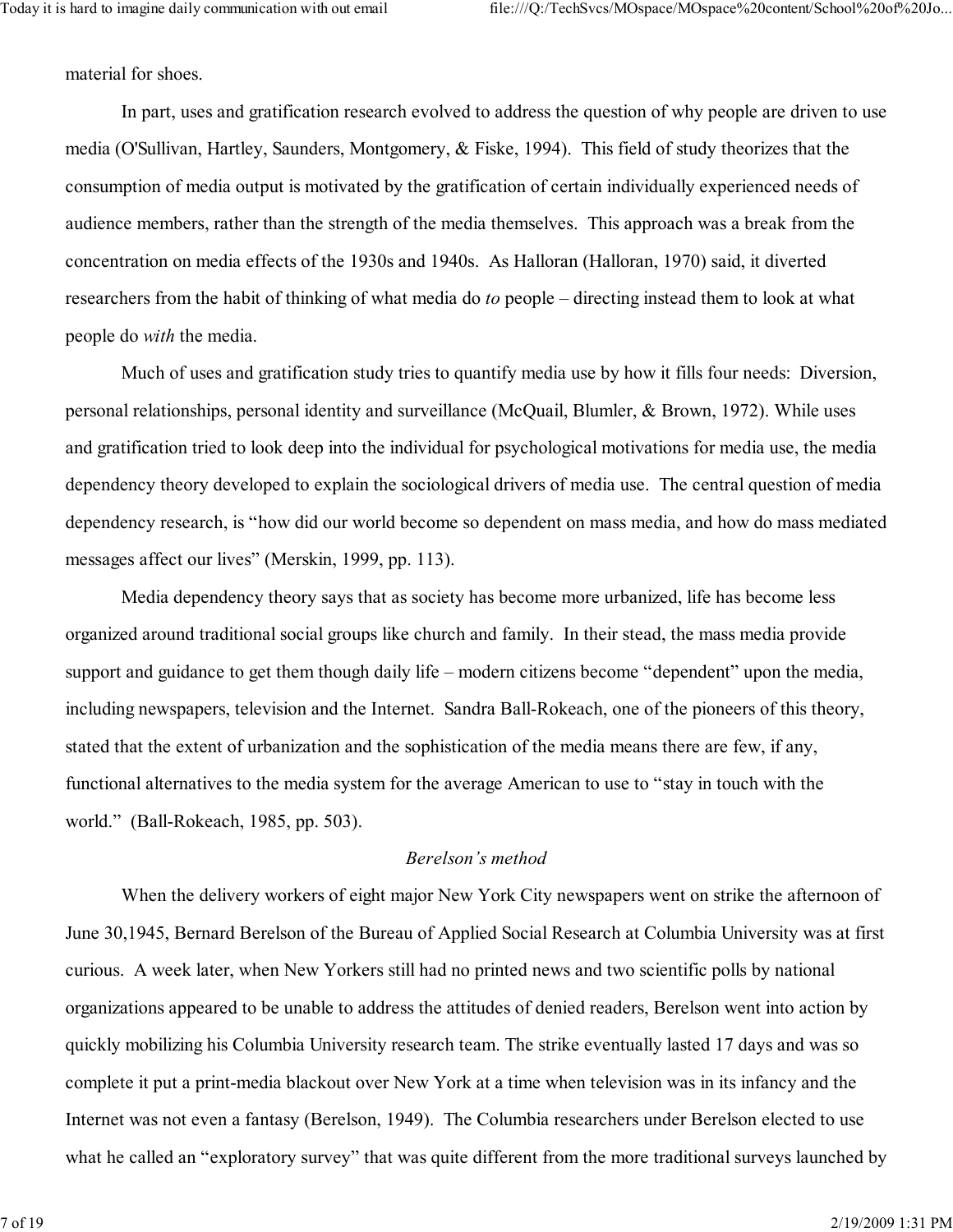the Elmo Roper agency and by Fact Finders Associates, Inc. Berelson traded

"extensive" for "intensive" by combining qualitative and quantitative techniques (Berelson, 1949, pp. 112).

 An important consideration of Berelson's study that was replicated by this research was the "shock" created when people are in crisis. Berelson said that such a shock makes people more conscious of what media means to them and allows them to be more articulate (Berelson, 1949, pp. 112-113).

 Berelson used a questionnaire to frame interviews with 60 people scattered through the rental areas of Manhattan. He said that while it was not a statistically reliable sample, it allowed him to get beneath the "surface facts" that other polls probed. Taken at face value, the 18 questions Berelson crafted for his project could be seen as a fairly standard quantitative survey. However, used as a framework to elicit quotes and comments from the subjects, it produced a much more subjective product that he said focused more on the emotions of the respondents. In his analysis, he grouped the quotes to form a five-point typology that can be linked to the common categories of uses and gratification research. His categories were information about public affairs (see: surveillance), tools for daily living (see: personal identity), respite (see: diversion), social prestige (see: personal relationships), and social contact (see: personal relationships and personal identity).

### Return to an old methodology

The 1945 New York newspaper strike and the 2002 e-mail outage at the University of Missouri had several factors in common that inspired the use of Berelson's methodology. Like the newspaper strike, the e-mail outage was at first seen as a brief interruption in daily life but grew to "crisis" status as the days without service continued. Additionally, the outage was near total: media reports at the time showed that all 7,000 faculty and staff e-mail accounts (and accompanying online calendars and contact lists) were inaccessible due to a problem with the main e-mail software, though the separate student e-mail system was unaffected. The "urbanization" status of the participants also can be compared. While Berelson's participants were residents of the nation's largest and most sophisticated media community in the 1940s, the "highly wired" status of a major research university made e-mail a daily aspect of University of Missouri life.

On March 13, the third day of the outage, 43 students from an upper division strategic communications research class were given questionnaires identical to those used by Berelson except that the 18 questions were modified to ask about e-mail use instead of newspaper readership. Each student was asked to interview two faculty or staff members and asked to spread their efforts across the campus. The students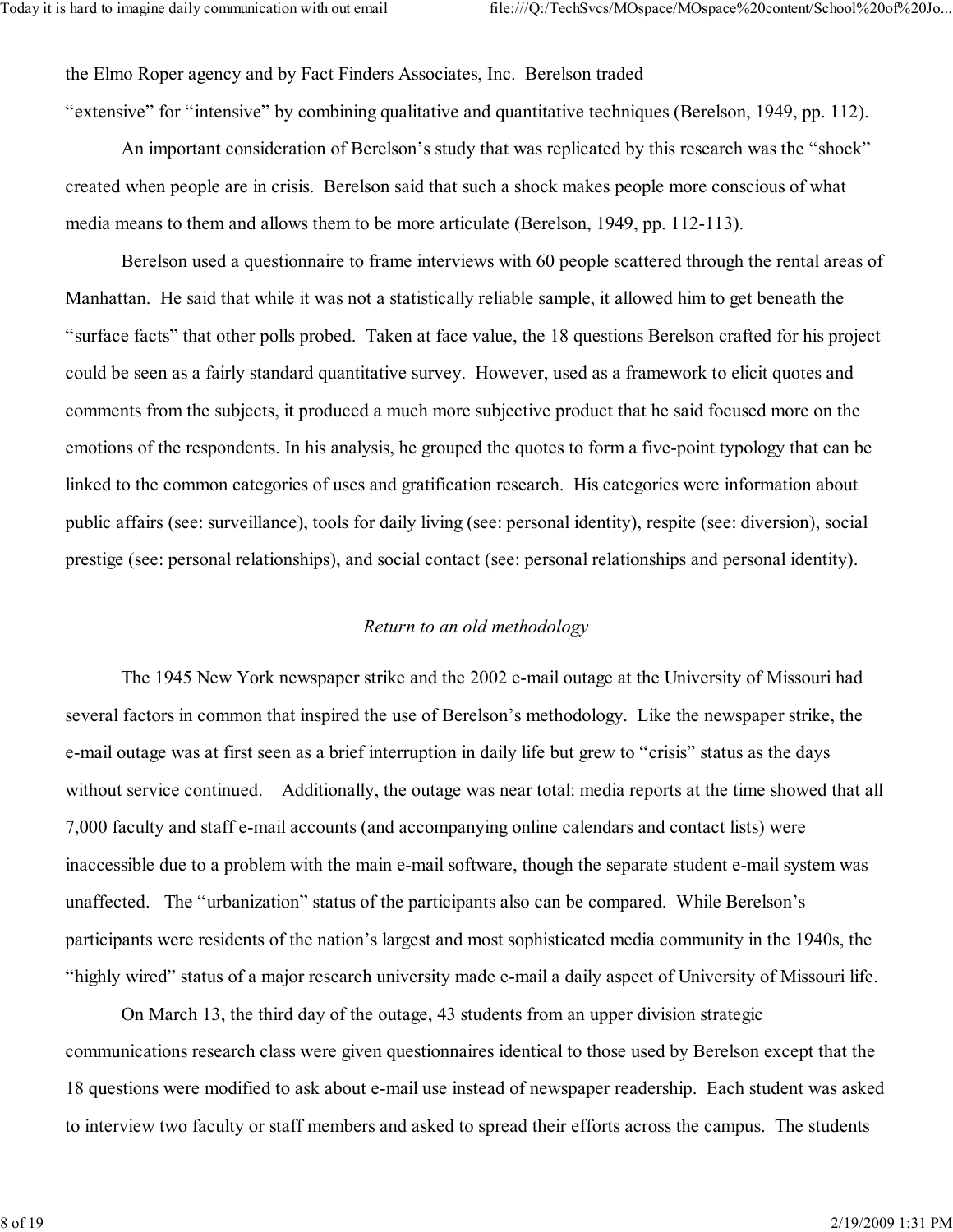had previously received training in both qualitative interview techniques and in survey methodology.

The result was 85 valid interviews from a population of 10,000 e-mail users. While the sample was neither random nor statistical, it was both proportionally and actually larger than the 60 respondents of Berelson's Manhattan survey.

The respondents represented 29 departments of the university, from agriculture to theater to statistics. Just less than two-thirds of the respondents were females, and slightly more than half the respondents were faculty members as opposed to staff members.

#### Results:

If one word can summarize the emotions of the respondents, it is "frustrated." Both faculty and staff expressed dismay that they could not carry out their normal routines due to a failure of technology. One faculty member said she "wanted to throw the monitor out the window" as she continually tried to reboot her e-mail account.

A male staff member said he was taken aback by the outage because the people in his department use e-mail so frequently that "I almost forget I have a telephone."

Variants of the general frustration expressed by respondents were their irritation at being inconvenienced and fear that the outage would keep them from performing their job as expected. The latter was especially true of staff members, who often portrayed the outage as the ultimate barrier to their success. One administrative assistant claimed the outage kept her from doing 90% of her normal office work. An administrator in the same office said much the same but with greater emotion:

"My life was lost. I lost all contacts for meetings, my appointment calendar, my contacts lists. It meant a cessation to my ability to perform my duties."

For faculty members, the frustration and inconvenience was focused on their relationships with students. Time and again, faculty members said that it was the students who were hurt most by the outage, as they could no longer maintain a vital cyber relationship with their instructors. One professor said he felt he was "cheating" his students by not responding to their e-mails, while a veteran professor lamented that the timing of the outage was devastating. "Being the week before or of many midterms makes this outage so much worse," he said. "This is the time when students are trying to ask last minute questions before the exams and get extra help."

Just the realization of the burden the outage placed on students amplified the frustration of faculty. As one professor explained, "I was not terribly concerned when I first realized (the e-mail) was down because I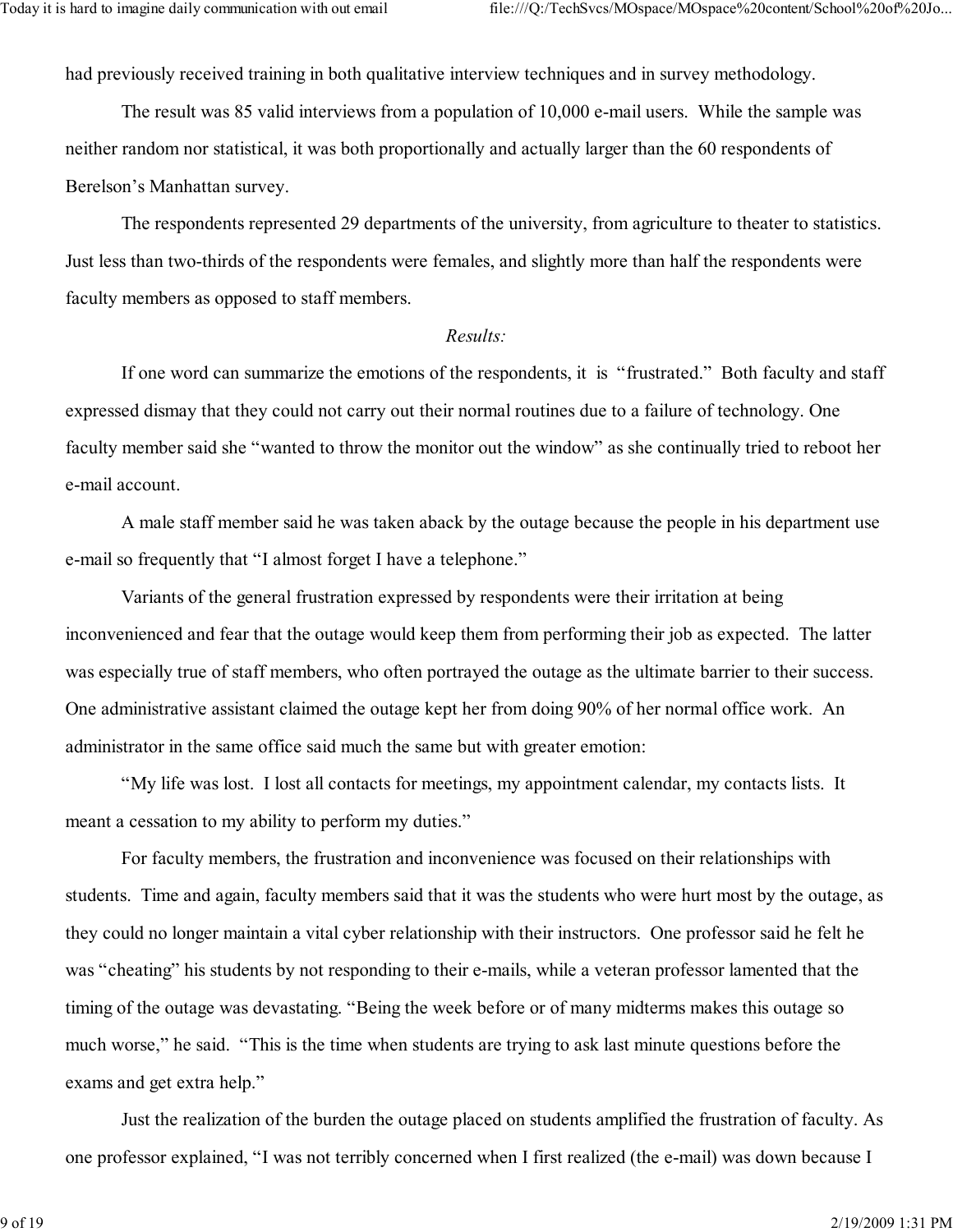assumed it would be fixed immediately. But now I am very frustrated because my students have been unable to easily contact me about a study guide I posted (on the Web) last week."

The depth of emotion expressed by the faculty and staff varied greatly, but tended to skew toward the more dramatic. For a handful of faculty and staff, the e-mail outage was just another minor irritation of modern life. Indeed, one young professor found the experience "liberating," as it freed time to complete many overlooked "little tasks." Another 30-something professor said the forced personal contact added a new dimension to his classes. " I actually got to know a few (students), which is odd in larger lectures."

For many, however, the outage was emotionally devastating. The vast majority of respondents said they had great difficulty coping with the outage, many quickly choosing Berelson's questionnaire statement "I'm simply lost." Faculty and staff who had no backup of their e-mail addresses and calendar notes were especially dismayed. "Everything was gone one night," said a 51-year-old male professor. "That is when the fear set in."

The near panic sometimes hit those who least expected it. One long-time journalism professor bragged that his career started long before the advent of e-mail, so that he thought the outage would be a mere amusing interlude. "I taught here long before the Internet craze and my teaching methods were already set in before any of that stuff came about. I didn't see a point to changing something that already worked fine."

Though he tried to "shrug off" the e-mail problem, his attitude quickly changed. He said that he began to worry that he was missing important messages from students or colleagues. He soon found himself asking everyone he met whether they had tried to e-mail him. "For something that I hardly thought of before, it really began to consume my interests."

Once the e-mail system came back up, the subject was amazed at how much he wanted to use a technology he has previously spurned. "I think I've found something new," he said. "I'll still depend mainly on the phone, but this is pretty convenient – when it works."

The professor's allusion to the tried-and-true technology of the telephone was extremely common. The telephone was by far the most common alternative communications tool for the e-mail-deprived academics, as all had access to a campus voice-mail system. Using the phone was not without costs, however, and many noted that the extra time required to process messages by voice rather than text was taking a toll. One instructor explained that her telephone conversations with other faculty "took a lot of time" because "many faculty friends want to talk about other things as well." Another found that booking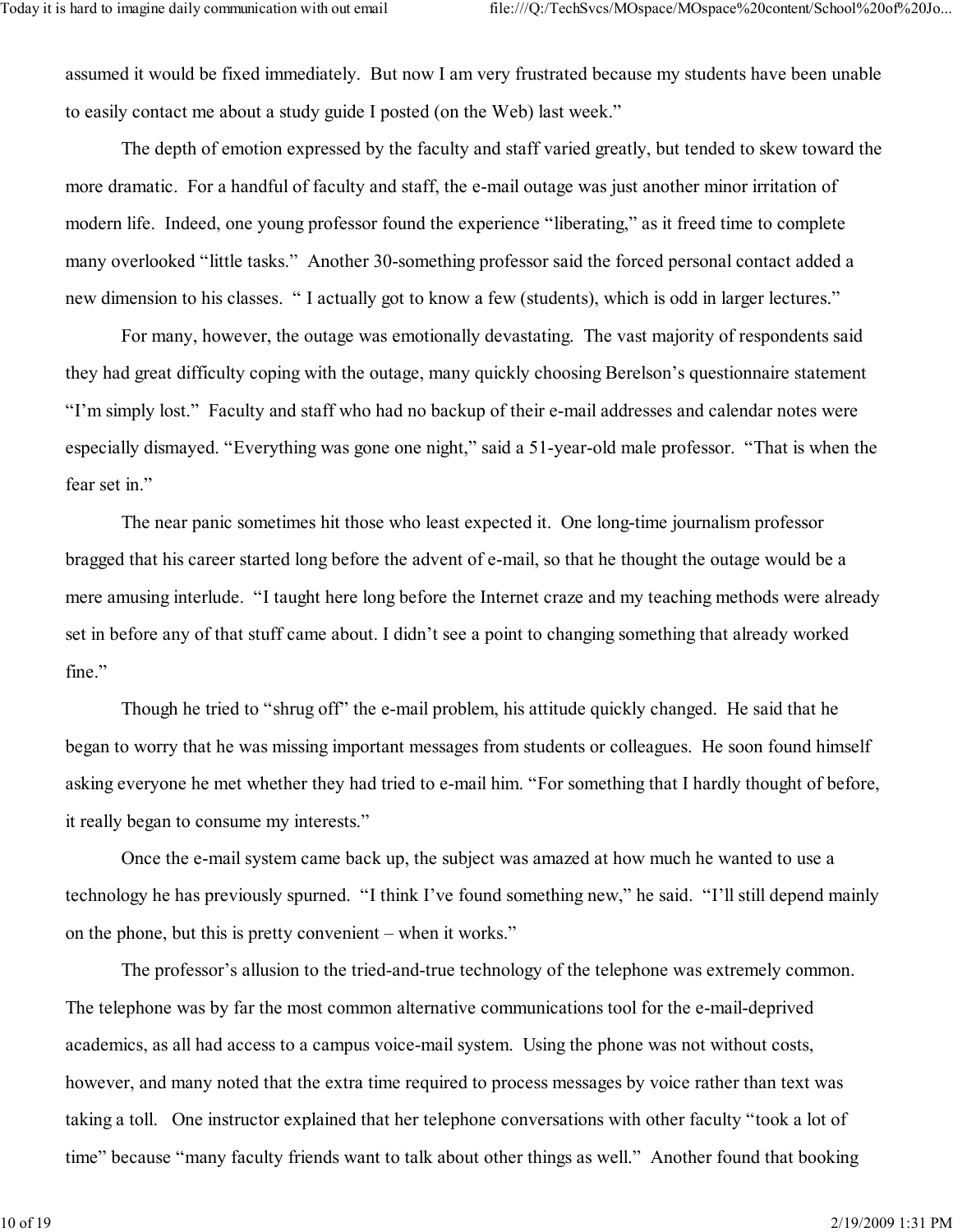travel plans – normally a brief e-mail note – became an exercise of an hour or more as he waited on "hold" with airlines and rental car agencies.

Adding to the frustration was the fact, noted by several faculty members, that many people no longer keep a file of telephone numbers on their desk. For off-campus colleagues, an e-mail address kept in a computer file was more common.

Once they dealt with the communication problems with their students, faculty members often realized they were left "out of the loop" with their colleagues at other universities. The failure of the e-mail system meant that they also had no contact with the "list serves" or e-mail mass mailing lists to which many subscribe. They had no means to tell their colleagues – both those on the lists and those who send e-mails to them directly – that they were temporarily incommunicado. An English professor, who works with others in his field around the world, explained: "The only e-mail address my colleagues have to write to me is my university address, so I'm worried they might think I'm being rude by not responding to their e-mails."

 Of less concern was broken e-mail ties to family and local friends. Most noted that they had the telephone or a personal e-mail account to handle that, although one staff member said she was disturbed that she could no longer correspond with her ex-husband through the less-personal means of e-mail. Equally important to the telephone for faculty and staff was the old-fashioned technique of pen and paper. Secretaries reported that they spent hours "running" messages to other offices, and many faculty members returned to their old habit of photocopying material to hand out to students. One professor noted with some pride that he had even hand-written a normal letter to an overseas colleague during the outage.

Interestingly, face-to-face communication was one of the least popular alternatives for both faculty and staff. Several respondents reported that they increased their office hours and made more announcements in class, but most tried to find a mediated method of communicating to students and colleagues. This tendency may be in part due to habit engrained by the increasingly mobile culture of academia. "It's becoming harder and harder to reach people at their desk and e-mail is just so much faster and easier to use," said a theater professor. Another professor complained that the outage "made me have more face-to-face interaction with people at work," but that he used the telephone when he could.

Though their actions and comments about how the e-mail outage affected them varied, the professors, advisers, secretaries and administrators had one near-universal observation: They were shocked at how dependent they had become on e-mail. Some explained it as a new, 21<sup>st</sup> century type of community. "I can't believe how much I missed this close type of contact with other faculty members," said a geology professor.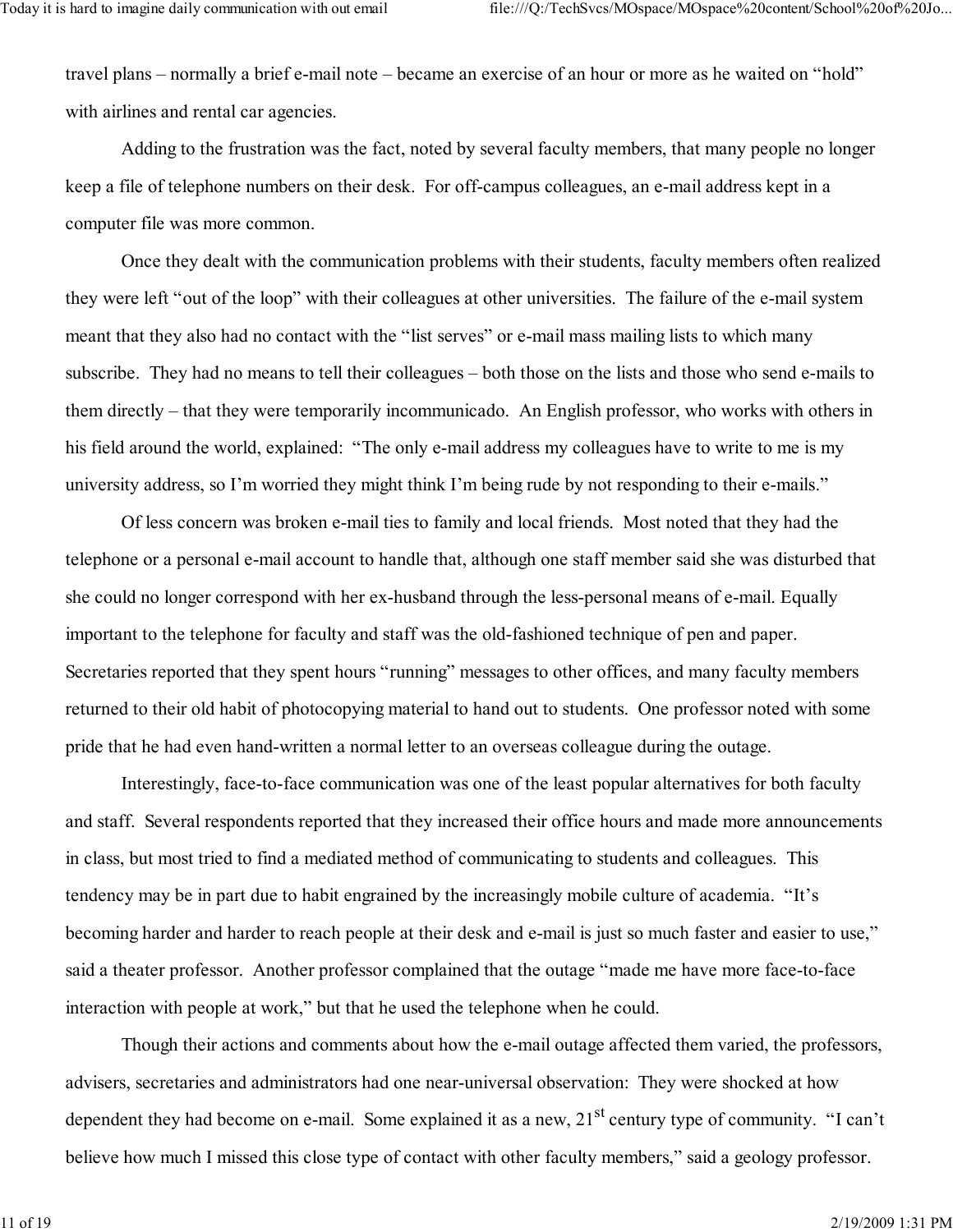She speculated that e-mail had evolved from a simple form of communication to a special part of her life. The outage had cast a pall over that specialness. "Though it's not a necessity to talk to friends via e-mail, (the outage) has ruined the 'high' of checking your e-mail just to see who was thinking of you."

Others were simply shocked that the world of the " $\hat{a}$ " symbol had stealthily overtaken them. "I've taken it for granted," said a shaken professor. "It has dramatize its value this week." And a harried student adviser said the outage gave her a traumatic lesson in modern media. "I have realized it is so much better than the alternative. I am tired of calling and leaving messages or getting no answering machine." The musings of a particularly introspective professor best summarized the feelings of her peers that several days of life "offline" made them realize. "I feel like e-mail is my life," she said. " I talk to my students, I communicate with them. I send out study guides and a lot of vital information. … I really feel connected to everyone in my life some way through e-mail."

#### Conclusions

 The settings for this research and Berelson's project are not exactly parallel, but nevertheless produce strikingly similar results. As before, the current study found a remarkable amount of dependence upon a medium and a substantial amount of anxiety when that medium was not available. In both cases, a special social role was assigned to the medium by its users, and the medium had been integrated into the respondent's daily routine.

 In past research, many scholars (Cohen, 1996; Dimmick et al., 2000; Haythornthwaite & Wellman, 1998; Koku et al., 2001) have agreed that academics are not dependent on electronic communication to communicate with colleagues, students, friends, and family. Rather, these scholars have indicated that academics use e-mail to complement other forms of communication, including face-to-face and telephone conversations, and that e-mail helps build stronger relationships. While researchers have agreed that electronic communication affords some significant advantages—including informality, rapid transmission, wide geographic reach, and ability to surpass time zones--no previous research has proposed that academics may in fact be underestimating the predominance of e-mail in their daily communication interactions

However, our study provides a starkly different interpretation of the role of electronic communication in academia, implying that e-mail is the primary and preferred mode of communication among academics. Not only has this research found that the vast majority of the faculty and staff interviewed are dependent upon e-mail, but they also feel lost without it. The respondents did not find telephone or face-to-face conversations to be equal replacements for electronic communication. As previously discussed, many of the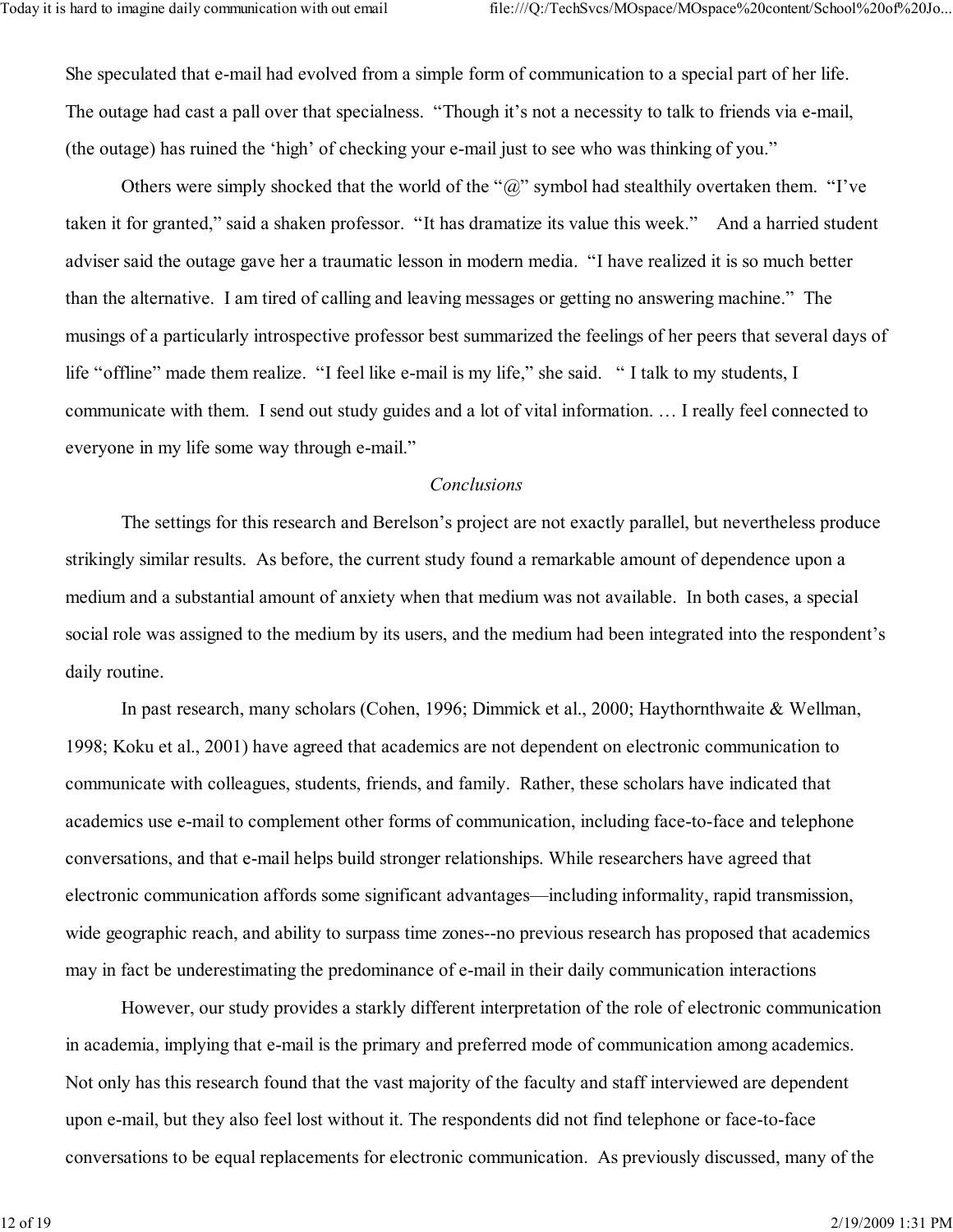interviewees felt lost and panicked when the e-mail system crashed. Though they employed other modes of communication, they did not find these alternatives to be as effective, efficient, or comfortable as e-mail.

The telephone was found to be the most common replacement for e-mail. However, the respondents did not find this mode to be an adequate or equal replacement. Telephone conversations were found to take a lot more time than sending e-mail messages. Another common replacement for the downed e-mail was the pen and paper technique. However, this communication mode also was found to take a lot more time than e-mailing. Perhaps most significantly, the academics seemed to choose face-to-face conversations as a last resort. As previously discussed, this tendency may be a result of the mobile culture of academia and the ease of e-mail. But, this finding also may indicate a negative repercussion of e-mail: a decreased comfort level with direct interaction with students and other faculty. However, this conclusion requires further research for verification as past research (Cohen, 1996)has indicated the exact opposite: academics prefer face-to-face conversations.

Similarly, Berelson found that his subjects also were not able to find equal and viable replacements for the newspaper. Though they initially claimed that they could not find out about the news without reading their daily paper, they later admitted that radio and television did in fact provide them with local, national, and international news. However, the New Yorkers still did not believe that these alternative media sources were adequate and equal replacements for their daily newspapers.

Berelson said newspapers played a vital role to New Yorkers because they were a part of his respondents' daily routine. The morning was not the same without scanning the headlines while sipping a cup of coffee or completing the crossword puzzle while riding the metro to work. Berelson called the "ritualistic and near compulsive character of newspaper reading" (Berelson, 1949, p. 125). Bentley (2002) found a similar "newspaper habit" when he used a similar methodology to examine readers of a small-town paper.

This research also indicated a high level of habituation among e-mail users. Much of the irritation voiced by the respondents can be attributed to the disruption of their daily routine. Many conceded that they had become far more dependent on e-mail than they had realized before the outage. Berelson devised a convenient set of categories of use to analyze his findings. Though more than a half a century and a technological revolution separated the studies, the categories were largely valid for Internet users:

 For Information about and Interpretation of Public Affairs. Berelson identified a core of readers who find newspapers indispensable as a source of information about "serious" news (Berelson, 1949, p. 117). This is one area where the e-mail users of the current study did not conform. Almost none of the respondents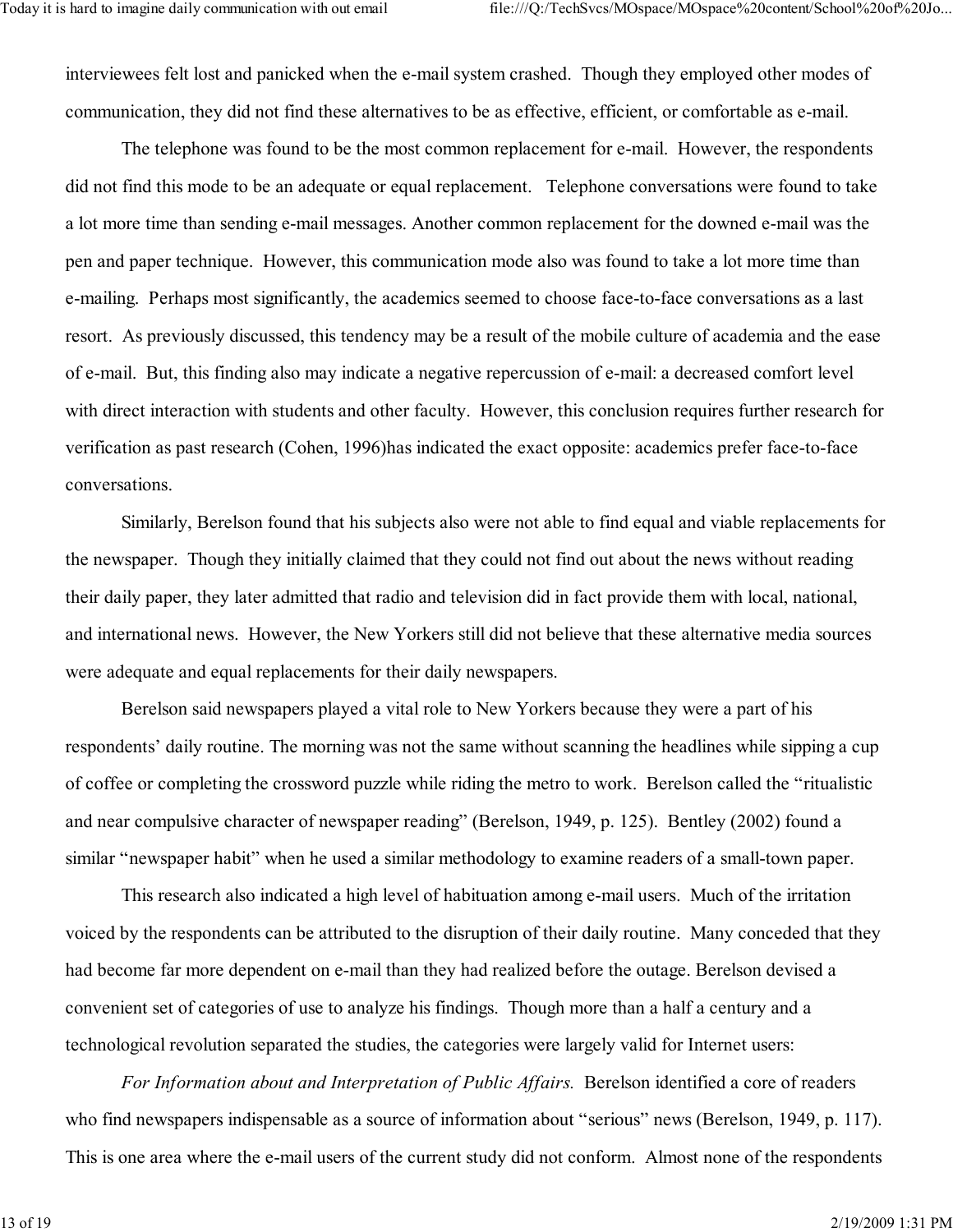reported using e-mail as a "news" medium, although many read news reports on the World Wide Web portion of the Internet.

 However, repeated comments that respondents felt "out of touch" point to a similar use for e-mail. Rather than news of public affairs, however, respondents turned to their e-mail for news of private, professional and academic affairs.

The category also rang familiar for what it was *not*. Newspaper readers at first identified "news" as their primary reason for interest in the paper; e-mail users first identified interpersonal communications as their main interest. But in both, the more subtle and emotional uses of their medium described in the other categories surfaced as driving forces of usage.

Tool for Daily Living: A key question from Berelson's survey form asked whether readers found there were things they could no longer do as well in the absence of newspapers (Berelson, 1949, p. 118). As Berelson found with newspapers, life was simply not as easy for the Missouri academicians when the e-mail went down. The newspaper readers missed utilitarian features such as movie ads and radio show logs. The e-mail readers missed meeting announcement and calendar notices. Newspaper readers feared they might miss an obituary of an acquaintance; e-mail readers feared they might miss a request for help from a student.

For Respite. Many newspaper readers simply enjoyed leafing through the paper as a means of "escape" (Berelson, 1949, p. 119). E-mail users often said they took momentary breaks from work to chat online with friends and family from their desk. While the respite factor did not appear as strong as it was in the earlier study, the reports of the e-mail users definitely alluded to a feeling of enjoyment.

For Social Prestige. News knowledge is much more than personal intellectual growth, Berelson found. The original study (Berelson, 1949, pp. 119-120) found evidence that some people collected tidbits of information from the press so that they could appear informed in social gatherings. This "conversational value" was also present in the e-mail study, as respondents complained that outage would leave them "out of the loop" with their colleagues. Subscribers to "list serves" or mass mailing lists were particularly concerned that they would miss out on an online conversational "thread."

For Social Contact. Among newspaper readers, the daily paper was a portal to vicarious living (Berelson, 1949, pp. 120-121). It allowed them to peek in on the social lives of New York's glitterati and listen in on the gossip about movie stars and other celebrities.

For e-mail users, social contact may be the chief appeal of the medium. Unlike other mass media, however, e-mail allows its users to participate *directly* in an alternate world. Many users expressed concern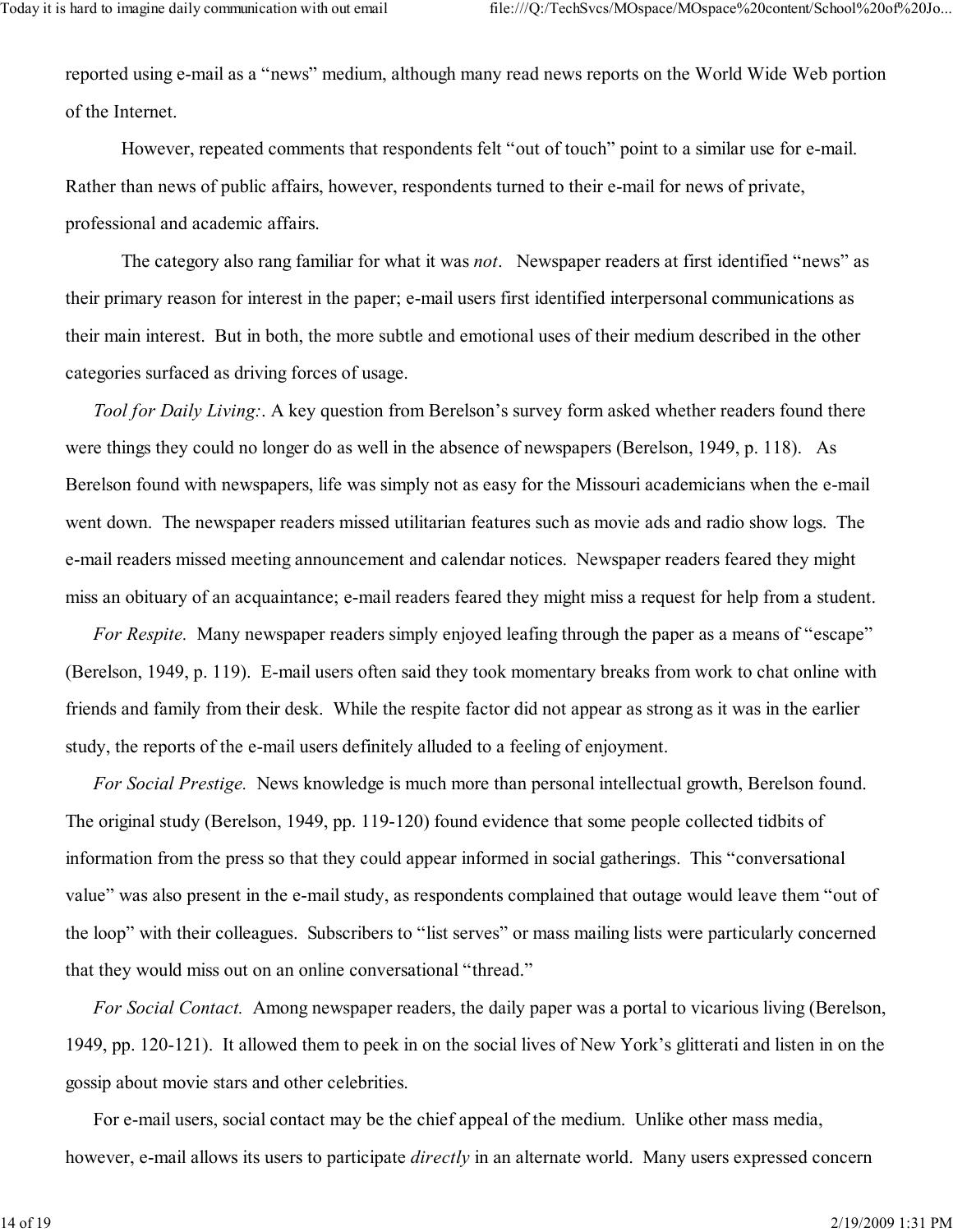that they were cut off from colleagues at universities in other cities or even in other countries. Few seemed willing to protect these long-distance relationships by resorting to the telephone or the postal system, and many said they had fallen into the habit of checking their e-mail almost constantly through the day. As one geology professor said, checking one's e-mail provided a special "high just to see who was thinking of you."

## Limitations and Call for Further Research

 Berelson's hybrid methodology is not without challenges. The fact that it employs a larger sample than, for instance, a newspaper reporter's story can tempt readers to generalize from the observations. It is, however, still qualitative research that cannot have the validity of a properly done survey.

The fact that the technique uses a large number of interviewers is also a limitation. Even with classroom training and a questionnaire to guide them, 43 interviewers are bound to engage in a variety of types of conversations with their respondents. The intent, however, was much like that of the newspaper reporter: to gather appropriate quotes on the issue from a number of people.

Additionally, any project undertaken during a "crisis" faces special challenges. Research questions, documentation and logistics must be assembled in a very short period of time and often with minimal forethought. In this case, the use of previously tested questions greatly facilitated the administration of the survey in a limited time frame. Scholars who may consider similar projects would be well advised to prepare a questionnaire in advance of a media outage.

In his original research report, Berelson said his technique could offer no scientific proof, but that it produced "a set of useful hypotheses (Berelson, 1949, p. 113). He and his Columbia University team paid homage to traditional survey methodology, but felt their more intensive method could produce questions that other researchers could test by quantitative methods.

This research also produced a set of lingering questions that other researchers could investigate:

Class actions. Do the various classes of employees at universities – faculty, graduate assistants, staff and administrators – view e-mail and the Internet differently?

Students in a new age. The professors interviewed were worried – sometimes to the point of panic – that their students would suffer because of the e-mail outage. But is that concern justified? Do students depend upon e-mail for success, or do they fall back on traditional study methods?

Out of academia. Is the concern about and attraction to e-mail expressed by the faculty and staff unique to academia, or do workers in business and government agencies have the same concerns?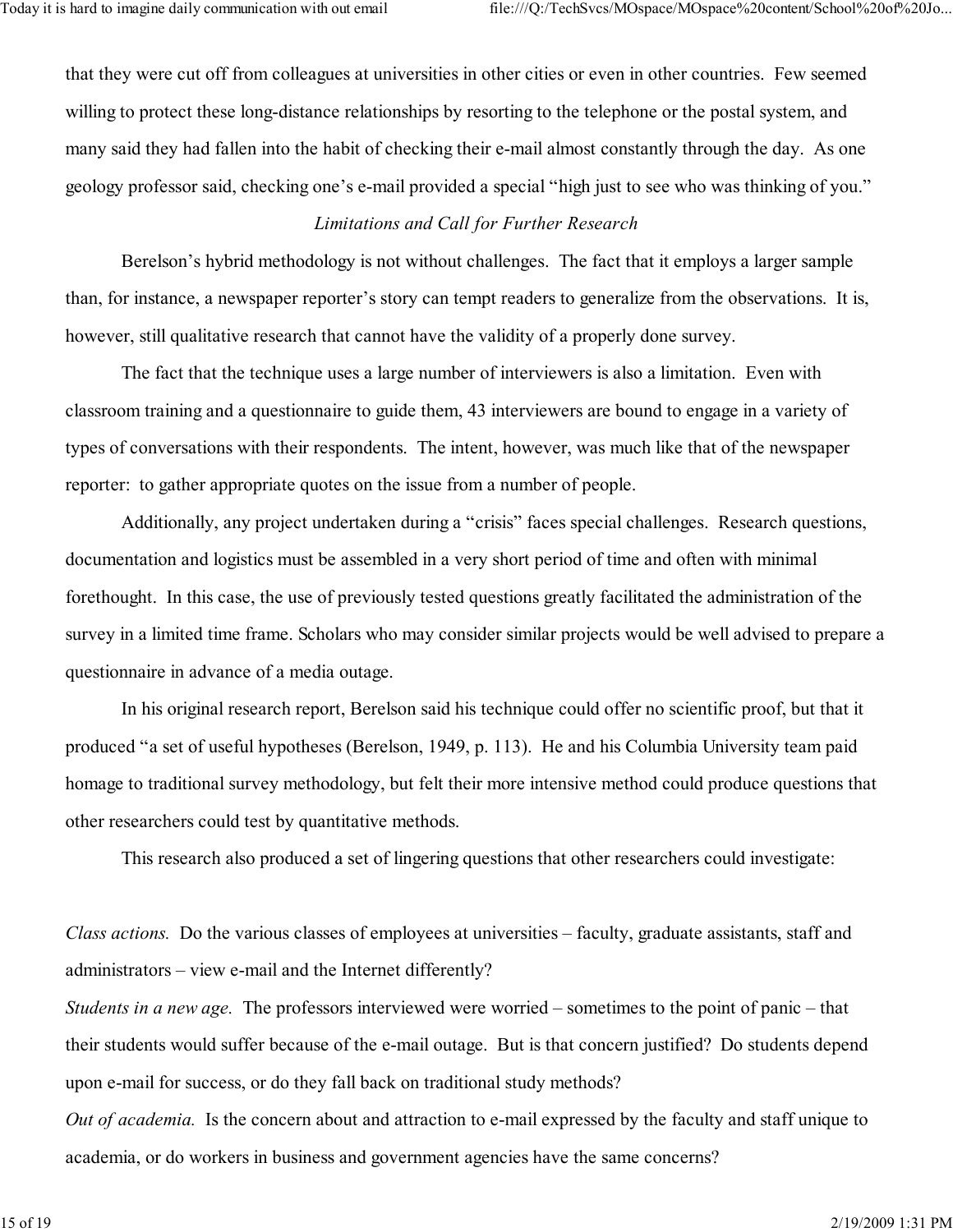Film at 11. Is the failure of e-mail a legitimate news story, and, if so, was one of the traditional mass media most effective at explaining the problem to those deprived of e-mail?

Nodal dysfunction. When e-mail fails at one university, what is the effect on colleagues at other institutions? In a decentralized Internet system, do communications problems have a ripple effect?

### Summary

 Bernard Berelson had no computer on his desk when he wrote the findings of his study in 1949. Even the now ubiquitous television was "new media" at that time. It was not, however, technology that he applied so well to detect the emotional linkage between people and their media. It was a basic human skill – deep conversation. His field researchers simply asked people to tell them what "missing the newspaper" means.

 The project undertaken at the University of Missouri more than a half century later demonstrates that Berelson's methodology ably withstood the test of time and technological innovation. In a very short period of time, a group of researchers was able to gain great insight into what it means to "miss e-mail." We are people of ideas, of words and of habits. When any of those is taken from us, we are quick to use what remains to seek a return to the norm. If this project were repeated after the passing of another half-century and the development of some yet indescribable medium our futuristic colleagues can rest assured that their questions will help reveal, "what it means."

#### References

- Applebee, A. C., Clayton, P., & Pascoe, C. (1997). Australian academic use of the Internet. Internet Research: Electronic Networking Applications and Policy, 7(2), 85-94.
- Ball-Rokeach, S. J. (1985). The origins of individual media-system dependency: A social framework. Communication Research, 12(4), 485-510.
- Barnhurst, K. G., & Wartella, E. (1991). Newspapers and citizenship: Young adults' subjective experience of newspapers. Critical Studies in Mass Communication, 8(June), 195-209.
- Bentley, C. H. (2002). No newspaper is no fun -- even five decades later. Newspaper Research Journal, 22(4), 2-15.
- Berelson, B. (1949). What "missing the newspaper" means. In P. F. Lazarsfeld & F. N. Stanton (Eds.), Communications Research, 1948-1949 (pp. 111-128). New York: Harper & Brothers.
- Cohen, J. (1996). Computer mediated communication and publication productivity among faculty. Internet Research: Electronic Networking Applications and Policy, 6(2/3), 41-63.
- Dimmick, J., Kline, S., & Stafford, L. (2000). The gratification niches of personal e-mail and the telephone (Vol. 27): Sage Publications.
- Halloran, J. D. (Ed.). (1970). The Effects of Television. St. Albans: Panther.

Hampton, K. N., & Wellman, B. (1999). Netville online and offline: observing and surveying a wired suburb (Vol. 43): Sage Publications.

Haythornthwaite, C., & Wellman, B. (1998). Work, friendship and media use for information exchange in a networked organization. Journal of the American Society for Informed Science, 49(12), 1101-1114.

- Koku, E., Nazer, N., & Wellman, H. (2001). Netting scholars: online and offline. American Behavioral Scientist, 44(10), h1752-1774.
- Krupa, T. (2002). Interview about email. In C. H. Bentley (Ed.). Columbia, MO.
- McQuail, D., Blumler, J., & Brown, J. R. (1972). The television audience, a revised perspective. In D. McQuail (Ed.), Sociology of Mass Communications. Harmondsworth: Penguin.
- Merskin, D. (1999). Media dependency theory: Origins and directions. In D. Demers & K. Viswanath (Eds.), Mass Media, Social Control and Social Change: A Macrosocial Perspective (pp. 77-98). Ames, Iowa: Iowa State University Press.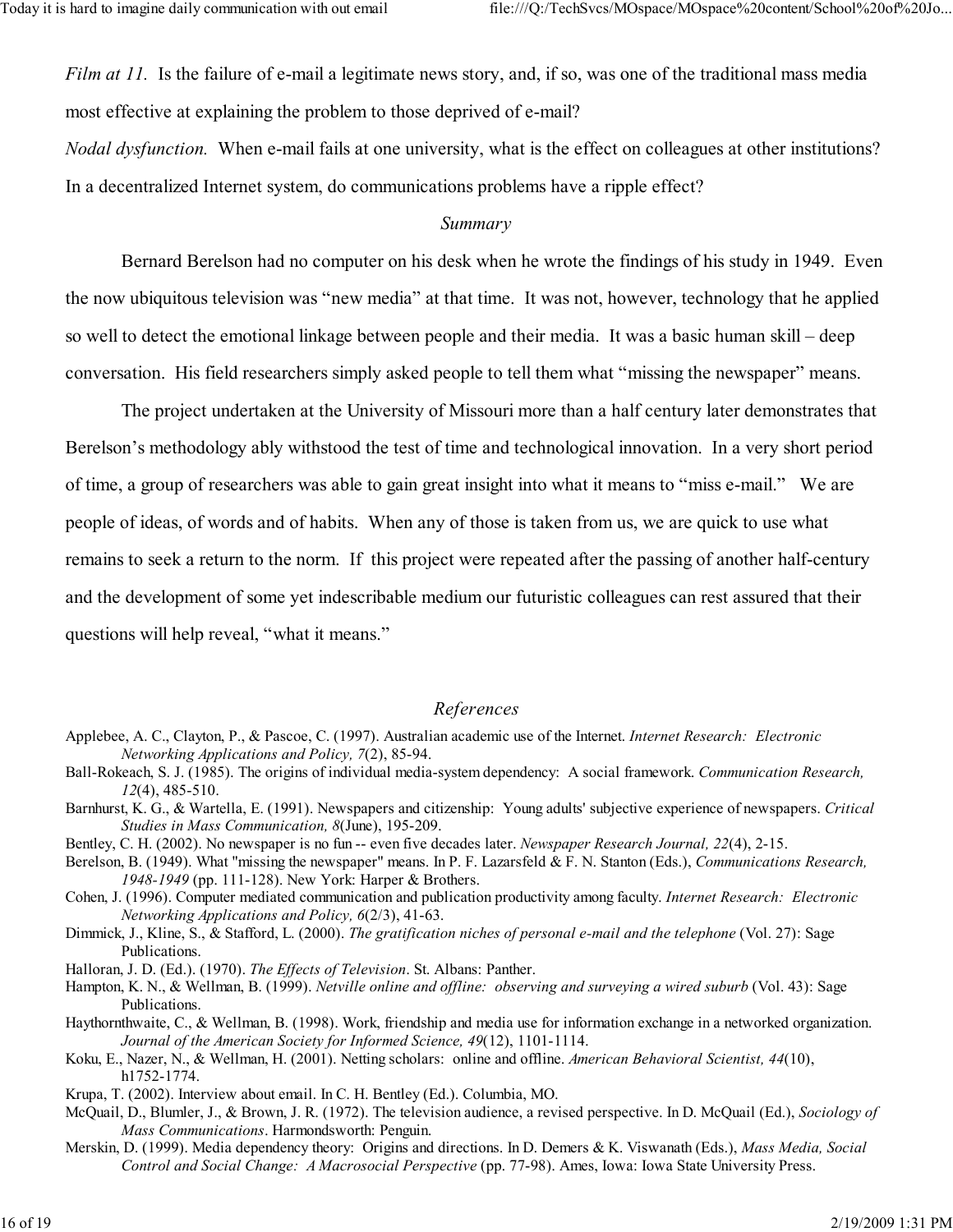O'Sullivan, T., Hartley, J., Saunders, D., Montgomery, M., & Fiske, J. (Eds.). (1994). Key Concepts in Communications and Cultural Studies (Second ed.). London: Routledge.

Schaefermeyer, M. J., & Sewell, E. H., Jr. (1988). Communicating by electronic mail. American Behavioral Scientist, 32(2), 112-123.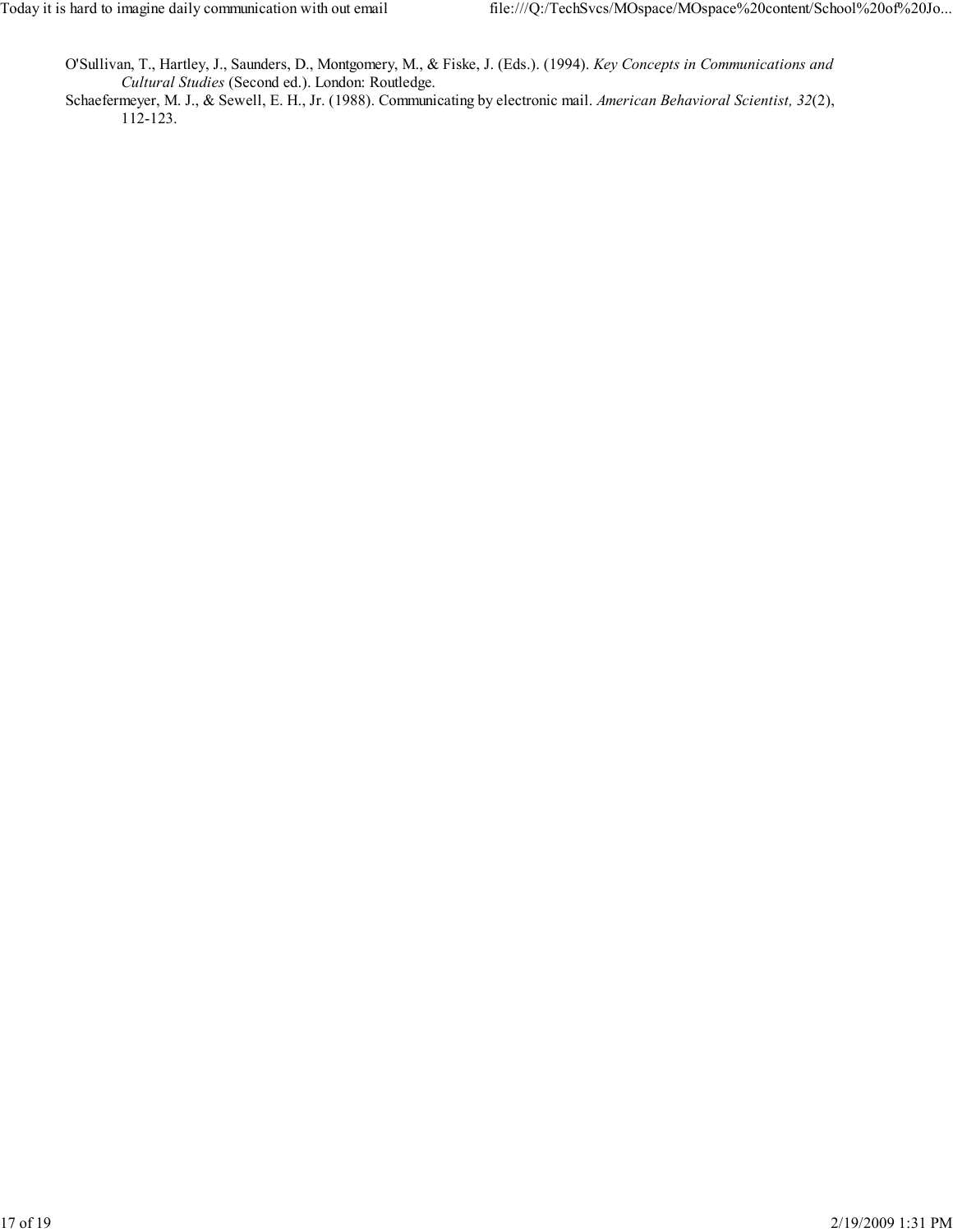## Appendix  $I$  – The Questionnaire

## J333 E-mail Questionnaire

This is a very brief study on the e-mail outage at the University of Missouri, using techniques developed during a newspaper strike in the 1940s. The study is completely voluntary, but could produce important data on the use of new media. Your name will not be recorded or used in conjunction with this study, so your answers are anonymous. If you have questions, contact:

#### XXXXXXXXXXX.

xxxxxxxxxxxxxxxxx xxxxxxxxxxxxxxxxxxxxxxxxxxxx 181D Gannett Hall, University of Missouri Columbia, Missouri 65211-1200

May we proceed?

- 1. Do you ordinarily use e-mail regularly?
	- a. Yes
	- b. No
	- 2. Have you been unable to access your e-mail recently?
		- a. Yes
		- b. No
	- 3. (If Yes) By and large, what did not having your e-mail mean to you?
	- 4. How did you feel the very first time you weren't able to access your e-mail? (Interviewer: Reconstruct this first occasion as completely as possible and in as much detail as possible)
		- a. Did you continue to feel that way as time went on or did you change?
		- b. (If change) How did you change?
		- c. When was it that you first missed e-mail (day and period of day)
		- d. What did you do instead of using e-mail?
		- e. Did you do the same thing during the following days?
- 5. What time of day do you ordinarily read e-mail?
	- a. When?
	- b. What did you do during this time instead?
	- c. Now that you think about it, what would you rather do during that time, read e-mail or something else?
- 6. Now that you have no e-mail, do you do anything else to communicate with the same people?
- 7. On the whole, from which of these sources did you prefer to get news and information before the e-mail stoppage?
	- a. Mail
	- b. Telephone
	- c. Newspaper
	- d. Radio
	- e. Television
	- f. Magazines g. Word of mouth
- 8. Since you haven't been able to get your e-mail, have you changed your opinion about the value of e-mail and/or the Internet?
- 9. On the whole, which do you think is more trustworthy in giving you information, e-mail or voice-mail?
	- a. E-mail
	- b. Voice-mail
- 10. Since you haven't been able to use e-mail, do you talk with your family and friends more often or less often than before?
	- a. More often
	- b. Less often
- 11. Since you haven't been able to use e-mail, do you talk with your academic colleagues more often or less often than before?
	- a. More often
	- b. Less often
- 12. What *parts* of the e-mail do you miss most?
	- a. Messages to and from academic colleagues
	- b. Messages to and from students
	- c. List servers
	- d. Other (explain)